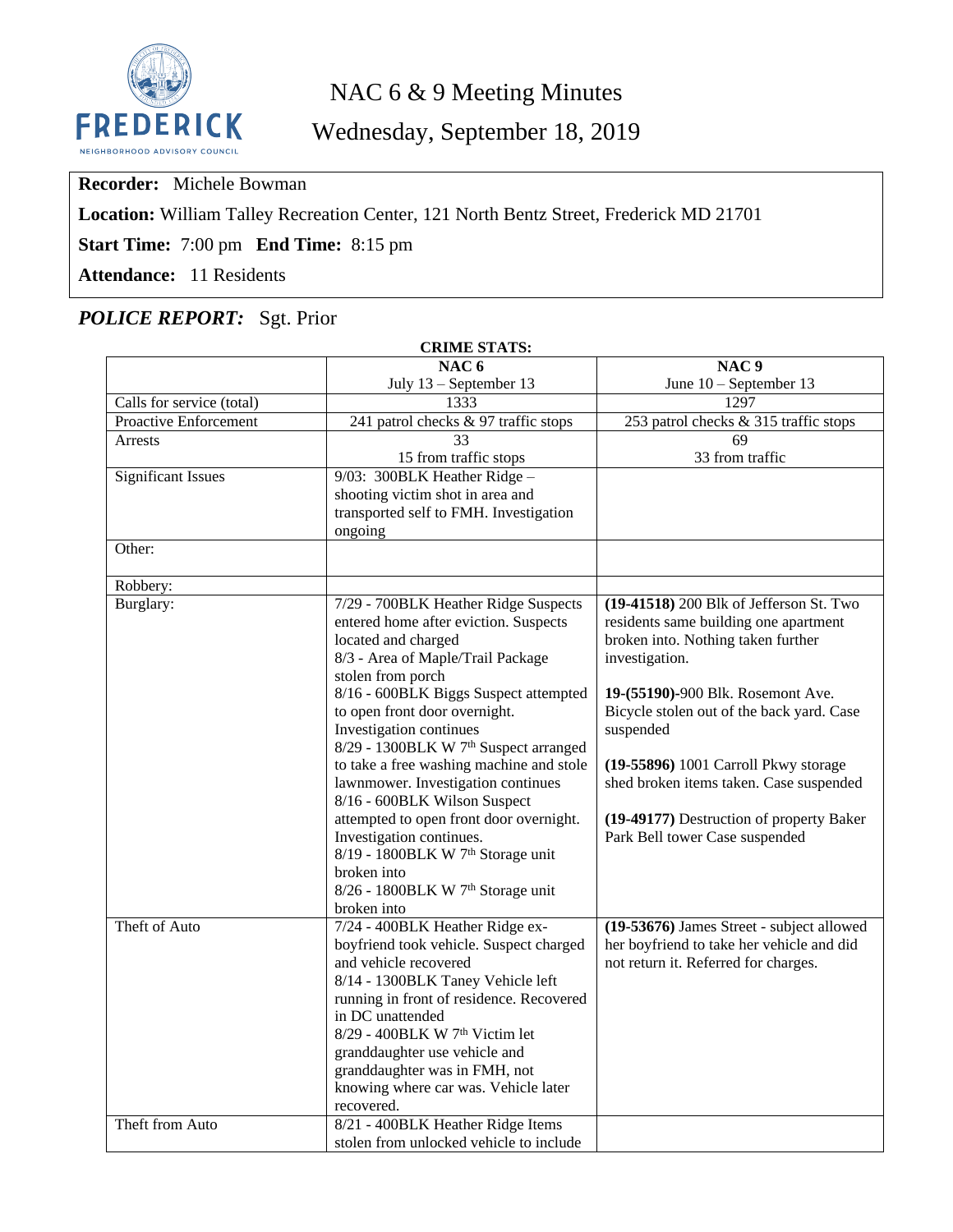| ards later used and .<br>$\alpha$ r $\alpha$<br>cards. |  |
|--------------------------------------------------------|--|
| t identified and charged.<br>nec<br>sust               |  |

#### CRIME PATTERNS/TRENDS/MISC

| INIE I AT LEINNY TREINDS/MISC        |                                                                                                                                                                                                            |  |  |
|--------------------------------------|------------------------------------------------------------------------------------------------------------------------------------------------------------------------------------------------------------|--|--|
| <b>Community Crime Notifications</b> | -Decrease in theft of property from motor vehicles! Please maintain vigilance in<br>securing your motor vehicles!<br>-Increase in burglaries and thefts from porches. Please keep homes, shed, and garages |  |  |
|                                      | secure and report suspicious situations.                                                                                                                                                                   |  |  |
| <b>Additional Needs</b>              |                                                                                                                                                                                                            |  |  |
| <b>Resident Concerns</b>             | Speeding in the area Magnolia Ave – speed box was placed                                                                                                                                                   |  |  |
|                                      | Officers conducting speed enforcement on Fairview Avenue – can Magnolia<br>be added as well?                                                                                                               |  |  |
|                                      | Can parking enforcement be done in the area for cars parking in front of fire<br>hydrants, too far off the curb, cars parking past 48 hours.                                                               |  |  |
|                                      | Can speed box be placed around the NAC 6/9 area on a rotating basis                                                                                                                                        |  |  |
| <b>Additional Info:</b>              | FPD is looking for lateral of entry level police officers –<br>٠<br>www.frederickpolice.org                                                                                                                |  |  |
|                                      | $61st$ Police Academy graduated on August 30, 2019. Four new recruits have<br>$\bullet$<br>started their field training.                                                                                   |  |  |
|                                      | 62 <sup>nd</sup> academy to start October 21, 2019                                                                                                                                                         |  |  |
| <b>FPD</b> Events                    | September 26 - Career Night 5:30 - 8:30 pm<br>٠                                                                                                                                                            |  |  |
|                                      | September 28 – 5K on the Runway www.5kontherunway.com                                                                                                                                                      |  |  |
|                                      | October 2 - Coffee with a Cop 9-11 am, Starbucks N. Market Street<br>$\bullet$                                                                                                                             |  |  |
|                                      | October 18 & 19 – Cops on Rooftops 7 am – 2 pm, Dunkin Donuts, Rt. 40<br>$\bullet$                                                                                                                         |  |  |
|                                      | October 26 – Drug Disposal 10 am – 2 pm, 6040 New Design Road                                                                                                                                              |  |  |

#### *PLANNING:*

Milestone Communications @ Frederick High School - Already went to Zoning Board of Appeals and was approved.

Marshall Brown responded: Conditional uses that go though ZBA are actually not required to go through NACs (LMS Sec. 301). It's a little wonky, but the ZBA gives permission for the "use" but they don't have review authority over the site plan. The site plan is staff level in this case, and the code requires NAC only at this stage.

#### *OLD BUSINESS:*

- Street side overlay update- Peter will be talking with Alderman to discuss the overlay proposal.
- Traffic Update Cherian Eapen (through email)
- 1. Rosemont Ave/US 15 NB Ramps/W 2<sup>nd</sup> St Traffic Signal Update: At the coordination meeting with SHA last week, District 7 indicated that the work will begin soon (expected within the next couple of weeks). There are several items that City will be providing SHA as part of the project, and we have these items procured and ready.
- 2. Traffic safety concerns along Fairview Ave and Magnolia Ave: There were several emails from residents on Fairview Ave and Magnolia Ave related to speed, safety, side swipe/hit & run type collisions along these streets. The requests included speed humps, All-Way STOP signs, etc. as mitigation. FPD is collecting data along both streets and once the data is available, we will review it to see if there is a speeding problem. FPD has also been doing radar enforcement in the area, and as far as I know, there hasn't been a noticeable number of violations. The full data, once available, will provide data to help with decisions on the need for any traffic calming measures and/or continued enforcement.
- 3. Parking restrictions on Belmont Ave at Scottish Alley: No Parking signs were installed on Belmont Ave at the request/complaint of a resident regarding insufficient sight distances while exiting the alley because of vehicles are parked too close to the alley. Other than in Downtown areas (near businesses where there is a good bit of parking turnover and parking is at a premium), we try to enforce the minimum set back distances from intersections when we receive complaints. [Note: I understand that on-street parking is prized, but as I noted in my email to the residents, both Fairview Ave and Magnolia Ave are 30 feet wide (with Magnolia Ave narrowing to approximately 26 feet near W 7th St), which under current City roadway standards and from an operational standpoint only permit parking on one-side of the street. As you can see, we try our best to balance out parking needs and safety concerns.]